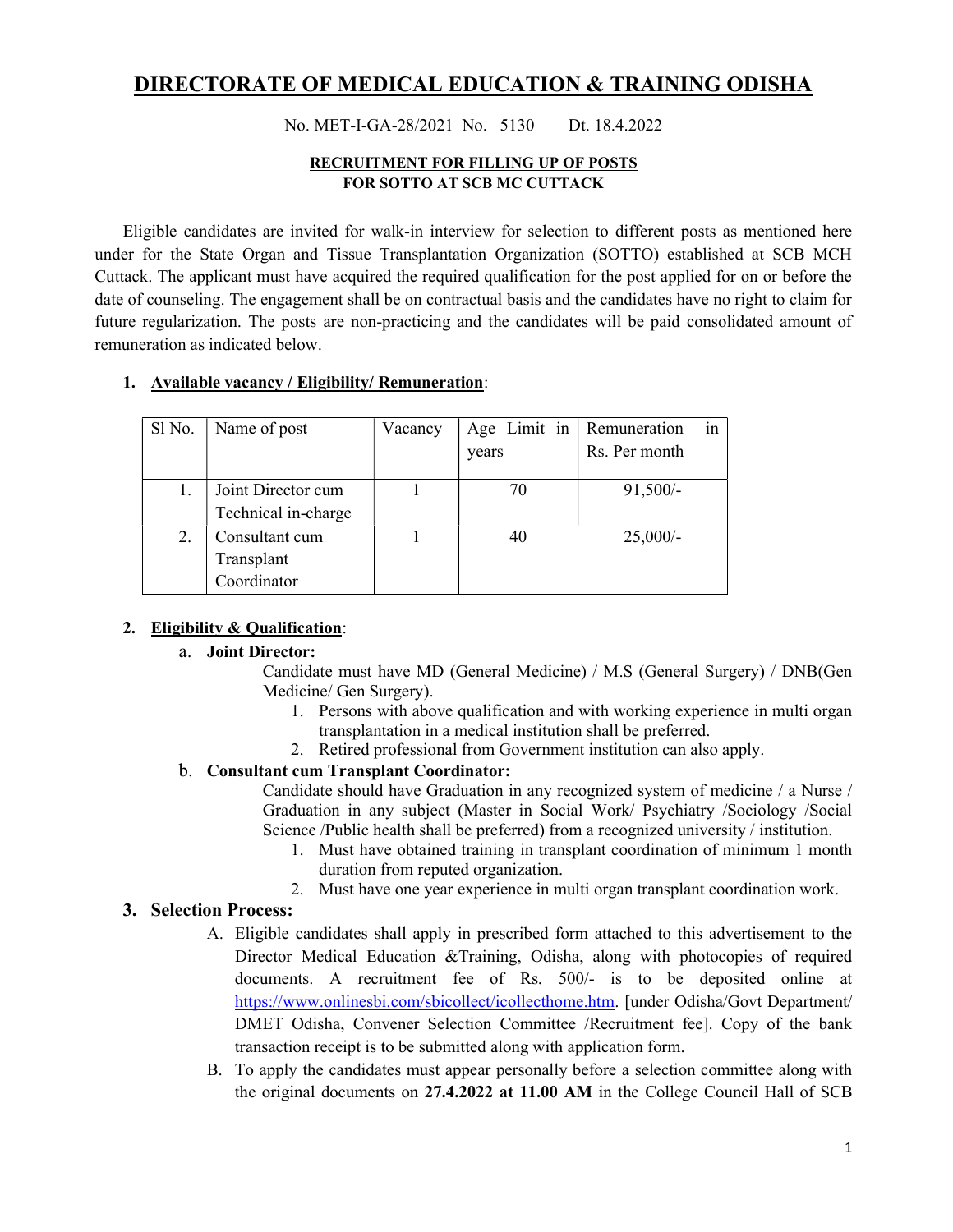Medical College Cuttack and submit the application form attached to this advertisement duly filled in and photocopy of required documents and one color passport photograph.

C. Selection shall be made on the basis of career marking and performance in an interview to assess the attitude, ability and exposure in transplantation related work. The career marking shall be as under:

| Joint Director          | Consultant cum Transplant Coordinator  |
|-------------------------|----------------------------------------|
|                         |                                        |
| • HSC - $20\%$          | • HSC - $20\%$                         |
| $\bullet +2$ Sc $-20\%$ | $\bullet +2 -20\%$                     |
| • MBBS $-40\%$          | • Any system of Medicine (40%) / Other |
| • Interview $-20\%$     | Graduation $-20\%$                     |
|                         | Post graduation $-$                    |
|                         | <b>20%</b>                             |
|                         | • Interview $-20\%$                    |
|                         |                                        |

List of Selected candidates shall be notified in the website of DMET Odisha in News and Event section. Appointment order shall be issued by DMET, Odisha.

N.B.: In case any candidate is found to have provided a false information or certificate etc. or is found to have withheld or concealed any information, his/her application shall be rejected and disciplinary /legal action as deemed proper will be initiated against him/her.

- D. In case the candidate appointed to a post, fails to join, then the next candidate in the select list may be considered.
- E. All communication shall be made through the website of DMET, Odisha i.e www.dmetodisha.gov.in
- F. The Select List may be kept valid for a period of one year from the date of its publication.

## 4. Terms and Conditions :

As the organ transplantation is a sensitive issue involving many psycho-social and financial factors, the appointed candidates shall have maintain maximum discipline and must follow the following in true letter and spirit.

- a. To treat patients/public as individuals and respect their dignity, and to treat politely and considerately.
- b. To respect patients'/ public right to confidentiality
- c. To listen to patients and respond to their concerns and preferences
- d. To give patients the information they want or need in a way they can understand
- e. To respect patients'/ public right to reach decisions about their treatment and care
- f. To support patients in caring for themselves to improve and maintain their health
- g. To be honest and open and act with integrity
- h. To act without delay without putting patients at risk
- i. Never discriminate unfairly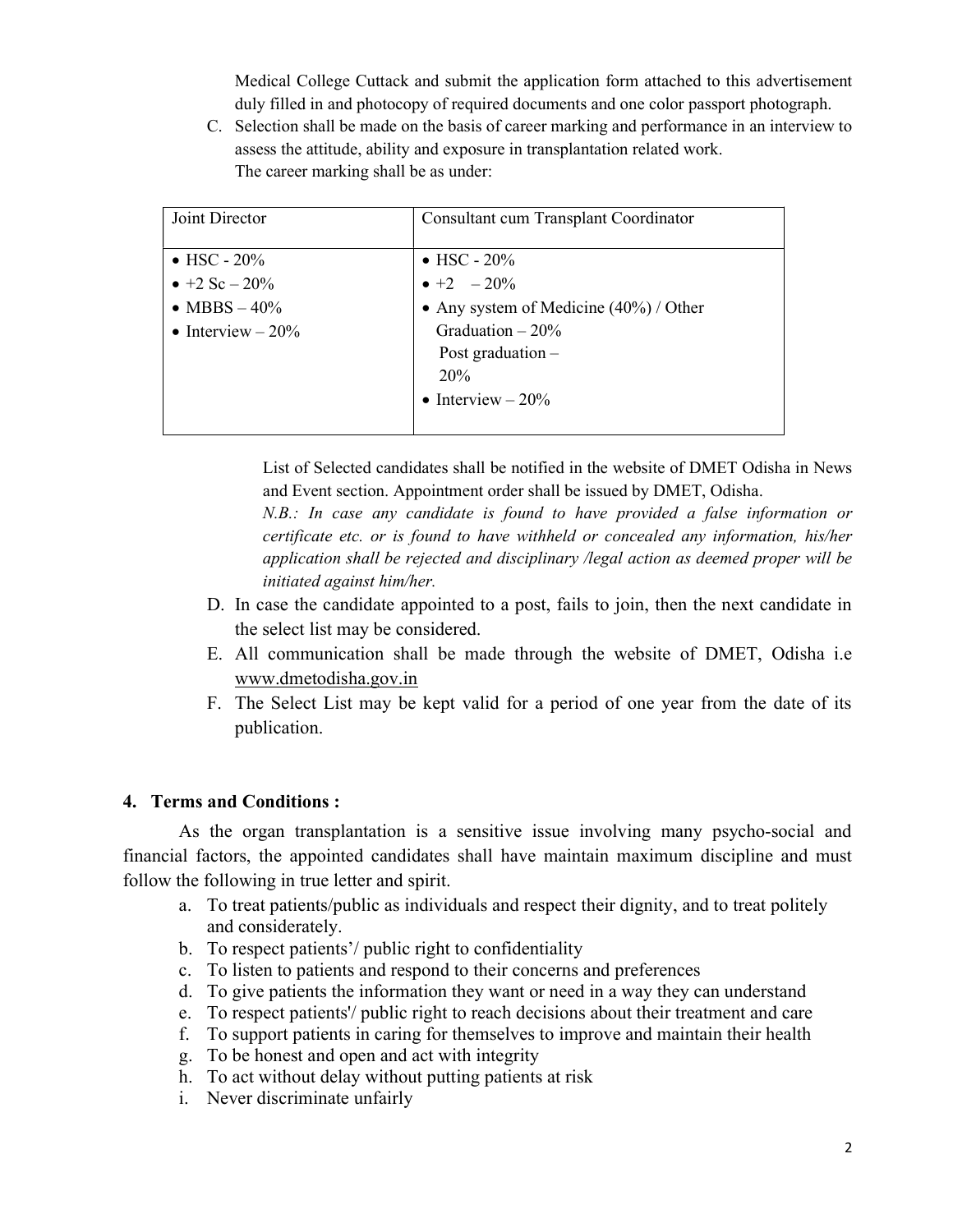- j. Never abuse patients' trust in you or the public's trust in the Profession.
- k. To remain prepared to justify the decisions and actions as you are personally accountable for your work.
- l. To take care so that patients do not suffer from any physical, financial, psychological harassment by any of your act.

 In case any activity of the candidates appointed are observed in relation to non adherence to above, or found to be indulged in any unfair activity, they shall be terminated with seven days notice in the greater interest of public and state. Legal action as deemed fit shall also be initiated against such person.

# 5. DOCUMENTS TO BE ATTACHED: (Self-attested photocopies)

- a. Online deposit slip of bank of Rs 500/-
- b. Original application form.
- c. One passport size recent colour photograph signed by the candidate at front to be pasted on the application form.
- d. H.S.C./ Equivalent Certificate in support of age;
- e. +2/ Equivalent Examination Pass Certificate;
- f. Pass Certificate in respect of Eligibility/ qualification;
- g. Pass Certificate for any other qualification if claimed as eligibility;
- h. Mark sheet of HSC/+2/ MBBS/ MSW/ Mass Communication/ Graduation or any qualification obtained for eligibility.
- i. Experience certificates from appropriate authority
- j. Certificate of Medical Registration where applicable;
- k. Valid Photo ID issued by the Govt. authorities i.e. Passport/PAN Card/Voter I card/AADHAR card

 Sd/- DMET. Odisha

# APPLICATION FORM FOR WALK IN INTERVIEW

| 1. Name                 | Space for      |
|-------------------------|----------------|
|                         | color passport |
|                         | photograph     |
|                         |                |
| 2. Qualification        |                |
| 3. Name of post applied |                |
|                         |                |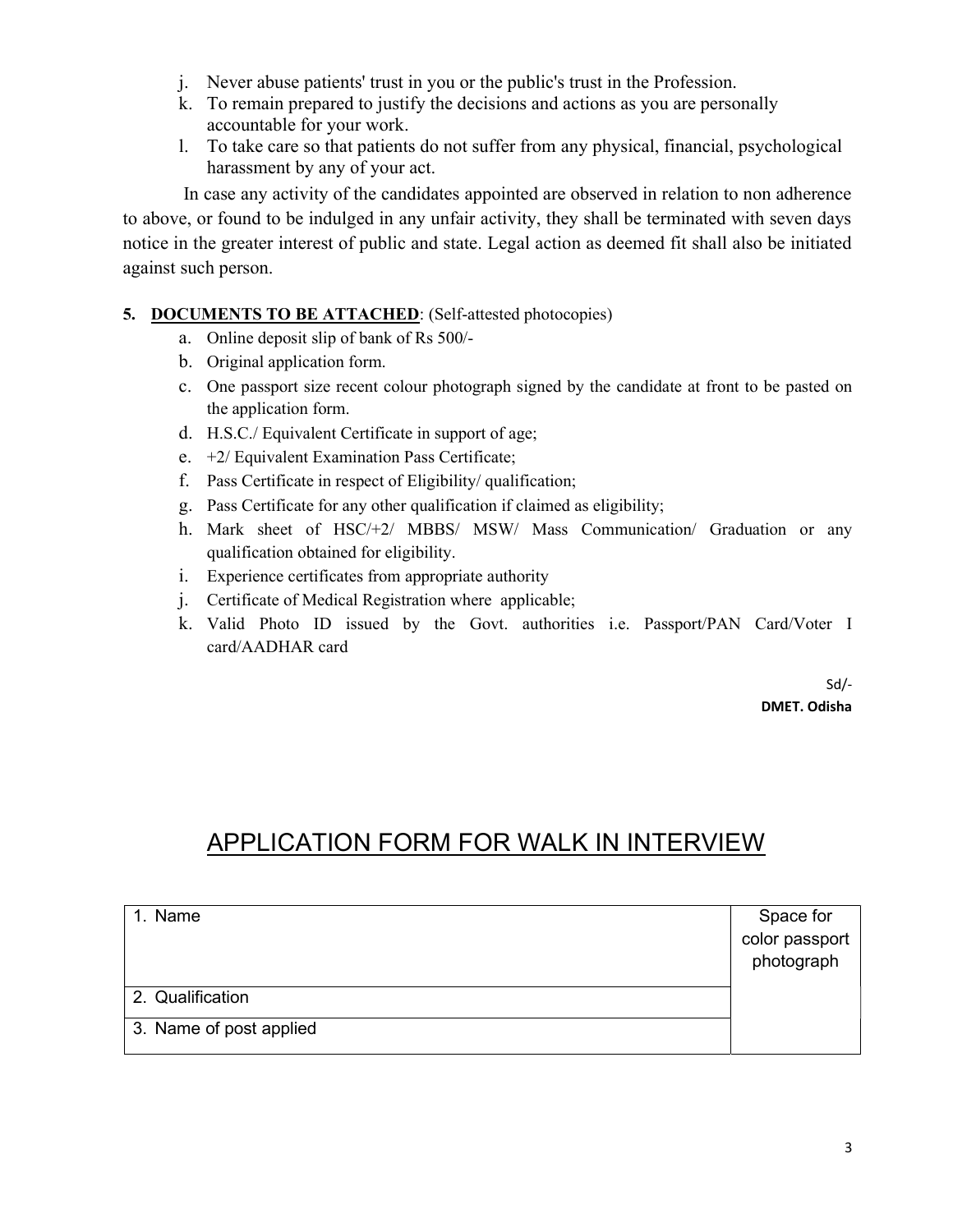|                             | 4. Address for communication (with mobile no. and email id) |         |            |                            |                            |                     |
|-----------------------------|-------------------------------------------------------------|---------|------------|----------------------------|----------------------------|---------------------|
|                             |                                                             |         |            |                            |                            |                     |
|                             |                                                             |         |            |                            |                            |                     |
|                             |                                                             |         |            |                            |                            |                     |
|                             |                                                             |         |            |                            |                            |                     |
| 5. Current place of posting |                                                             |         |            |                            |                            |                     |
|                             |                                                             |         |            |                            |                            |                     |
|                             |                                                             |         |            |                            |                            |                     |
|                             |                                                             |         |            |                            |                            |                     |
| 6. Sex                      |                                                             |         |            |                            |                            |                     |
| 7. Domicile State           |                                                             |         |            |                            |                            |                     |
|                             |                                                             |         |            |                            |                            |                     |
| 8. Nationality              |                                                             |         |            |                            |                            |                     |
|                             |                                                             |         |            |                            |                            |                     |
| 9. Date of Birth            |                                                             |         |            |                            |                            |                     |
| 10.<br>Marks secured        |                                                             |         |            |                            |                            |                     |
|                             |                                                             |         |            |                            |                            |                     |
| Examination                 | Board/                                                      | Year of | Full marks |                            | <b>Marks</b>               | Extra               |
|                             | University                                                  | passing |            | (excluding 4 <sup>th</sup> | secured                    | chances             |
|                             |                                                             |         | optional)  |                            | (excluding 4 <sup>th</sup> | taken               |
|                             |                                                             |         |            |                            | optional)                  |                     |
| <b>HSC</b>                  |                                                             |         |            |                            |                            |                     |
| $+2$                        |                                                             |         |            |                            |                            |                     |
|                             |                                                             |         |            |                            |                            |                     |
| MBBS /Other                 |                                                             |         |            |                            |                            |                     |
| graduation                  |                                                             |         |            |                            |                            |                     |
| Post graduation             |                                                             |         |            |                            |                            |                     |
|                             |                                                             |         |            |                            |                            |                     |
| 11.                         | Medical Registration number & year (if applicable)          |         |            |                            |                            |                     |
| 12.                         | Work Experience                                             |         |            |                            |                            |                     |
|                             |                                                             |         |            |                            |                            |                     |
| Name of                     | Designation                                                 | From    |            | To                         |                            | <b>Total period</b> |
| institution                 |                                                             |         |            |                            |                            |                     |
|                             |                                                             |         |            |                            |                            |                     |
|                             |                                                             |         |            |                            |                            |                     |
|                             |                                                             |         |            |                            |                            |                     |
|                             |                                                             |         |            |                            |                            |                     |
|                             |                                                             |         |            |                            |                            |                     |
| 13.                         | Documents enclosed                                          |         |            |                            |                            |                     |
| HSC pass certificate        |                                                             |         |            | <b>HSC mark list</b>       |                            |                     |
|                             |                                                             |         |            |                            |                            |                     |
| +2 pass certificate         |                                                             |         |            | +2 mark sheet              |                            |                     |